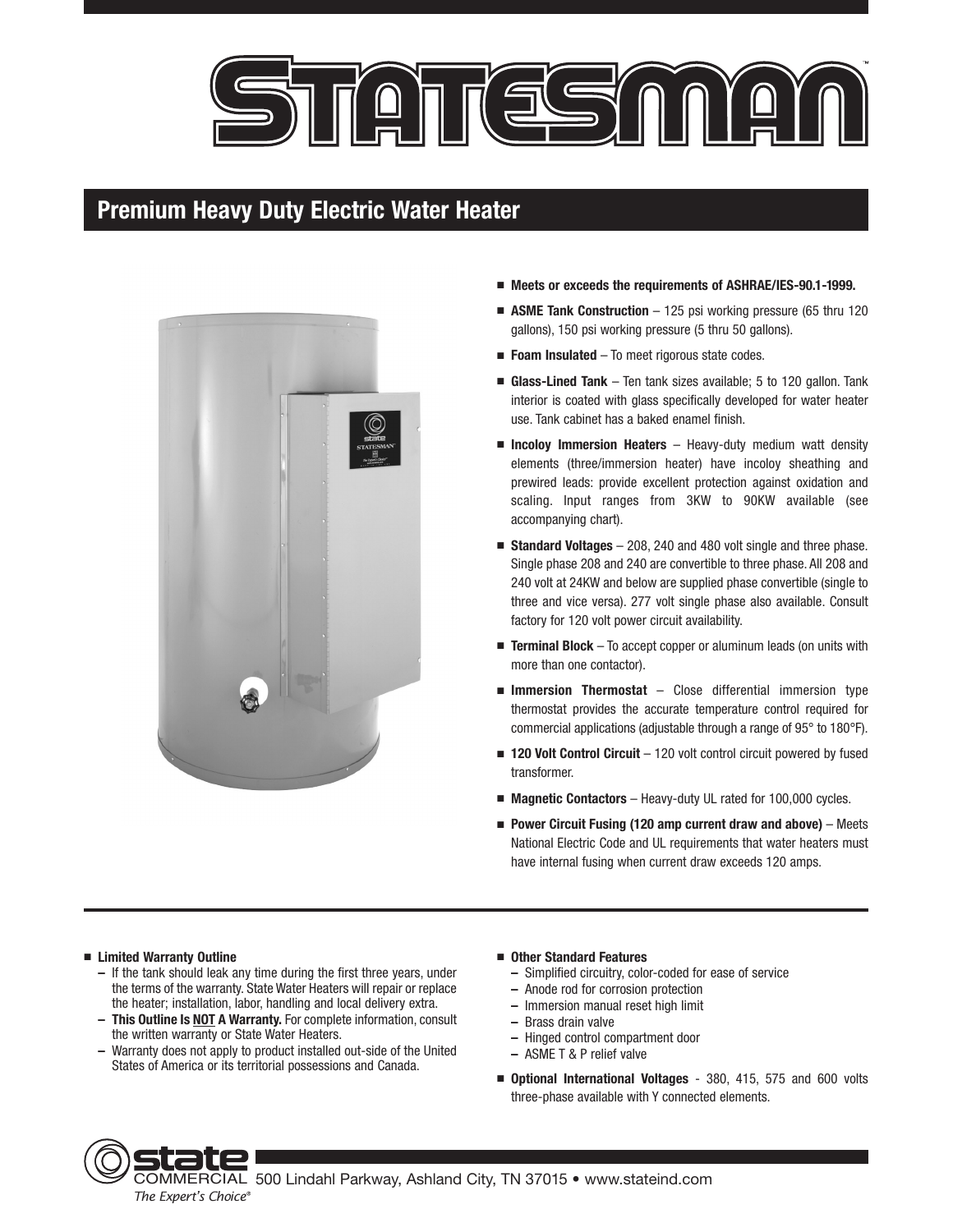

**Optional Equipment & Construction**

- **Silicon Bronze Tank** Available for deionized water.
- **Stainless Steel Tank** Available for deionized water.
- **150 or 160 PSI Working Pressure** Available when required. Must be specified at time of order.
- **Handhole Cleanout** 4" x 6" size.
- **Combination Temperature/Pressure Gauge** Dial type combination gauge (shipped loose).

### **Control Options:**

- Low Water Cutoff Probe type electric low water cutoff prevents energizing of elements in the event of low water condition.
- **Override Switches** A simple form of load control allows all or part of unit input to be controlled manually. Up to one override switch per contactor is available.
- **Indicating/Pilot Lights** For indicating element operation and/or switch closure. Up to one indicating light available for each switch and/or contactor is available.
- **Thermostat Step** The simplest form of modulation. Allows elements to be stepped on in groups or individually by specifying additional thermostats (up to 1 per contactor).

### **Control Options Continued:**

- **Sequencer** Two or three step time delay sequencer provides for stepping of elements in groups or individually (maximum of 1 step per contactor).
- **Modulating Step** Solid state electronic control device that modulates input to match load through progressive sequencing of steps (up to 3 steps with maximum of 1 per contactor).
- **Time Clock** Seven day clock may be programmed for up to 14 on/off operations per week. Skip a day feature allows for weekend shutdown.
- **Immersion Auto Reset High Limit** Adjustable automatic reset type. Provides additional protection against high temperature conditions.
- **Safety Door Interlock** Prevents openings of control panel door when heater power supply is energized. **NOTE:** Once door is open, the heater may be energized if necessary for service diagnosis.
- Pressure Limit Switches Both high and low pressure limit switches available.
- **Power Circuit Fusing** Sub-divides internal circuitry with maximum of 60 amp fuses. Supplied as standard when required by NEC and UL.
- **Alarm Horn** Horns may be furnished to warn of any condition in the heater for which sensors have been specified.

| Standard<br><b>KW</b> Input | Btu/<br>Hour | RECOVERY RATE IN GALLONS PER HOUR* - Temperature Rise F |            |            |            |            |            |            |             |             |             |             |             |
|-----------------------------|--------------|---------------------------------------------------------|------------|------------|------------|------------|------------|------------|-------------|-------------|-------------|-------------|-------------|
|                             |              | $30^\circ$                                              | $40^\circ$ | $50^\circ$ | $60^\circ$ | $70^\circ$ | $80^\circ$ | $90^\circ$ | $100^\circ$ | $110^\circ$ | $120^\circ$ | $130^\circ$ | $140^\circ$ |
| 3                           | 10.239       | 41                                                      | 31         | 24         | 20         | 17         | 15         | 13         | 12          | 11          | 10          | 10          | 9           |
| 6                           | 20,478       | 82                                                      | 62         | 49         | 41         | 35         | 31         | 27         | 25          | 22          | 21          | 19          | 18          |
| 9                           | 30.717       | 123                                                     | 92         | 74         | 62         | 53         | 46         | 41         | 37          | 34          | 31          | 28          | 26          |
| 12                          | 40,956       | 164                                                     | 123        | 98         | 82         | 70         | 61         | 55         | 49          | 45          | 41          | 38          | 35          |
| 15                          | 51,195       | 205                                                     | 154        | 123        | 102        | 88         | 77         | 68         | 61          | 56          | 51          | 47          | 44          |
| 18                          | 61.434       | 246                                                     | 184        | 148        | 123        | 105        | 92         | 82         | 74          | 67          | 62          | 57          | 53          |
| 24                          | 81,912       | 328                                                     | 246        | 197        | 164        | 140        | 123        | 109        | 98          | 90          | 82          | 76          | 70          |
| 30                          | 102,390      | 410                                                     | 308        | 246        | 205        | 176        | 154        | 137        | 123         | 112         | 103         | 95          | 88          |
| 36                          | 122.868      | 492                                                     | 369        | 295        | 246        | 211        | 184        | 164        | 148         | 134         | 123         | 113         | 105         |
| 45                          | 153,585      | 615                                                     | 461        | 369        | 307        | 263        | 230        | 205        | 184         | 168         | 154         | 142         | 132         |
| 54                          | 184,302      | 738                                                     | 554        | 443        | 359        | 316        | 277        | 246        | 221         | 201         | 185         | 170         | 158         |
| $60**$                      | 204.780      | 819                                                     | 615        | 492        | 410        | 351        | 307        | 273        | 246         | 223         | 205         | 189         | 176         |
| $75***$                     | 255,975      | 1025                                                    | 768        | 615        | 512        | 439        | 384        | 341        | 307         | 279         | 256         | 236         | 219         |
| $90**$                      | 307.170      | 1229                                                    | 922        | 738        | 615        | 527        | 461        | 410        | 369         | 335         | 307         | 284         | 263         |

## **RECOVERY RATES**

\*Figured at 1 KW (3413 Btu) = 4.1 gallons at 100°F temperature rise.

\*\*Available on 50 gallon models or larger.

To determine recovery rate per minute, divide recovery rate per hour by 60.

NSF ratings may be obtained by multiplying above figures by 0.98.

COMMERCIAL 500 Lindahl Parkway, Ashland City, TN 37015 • www.stateind.com *The Expert's Choice®*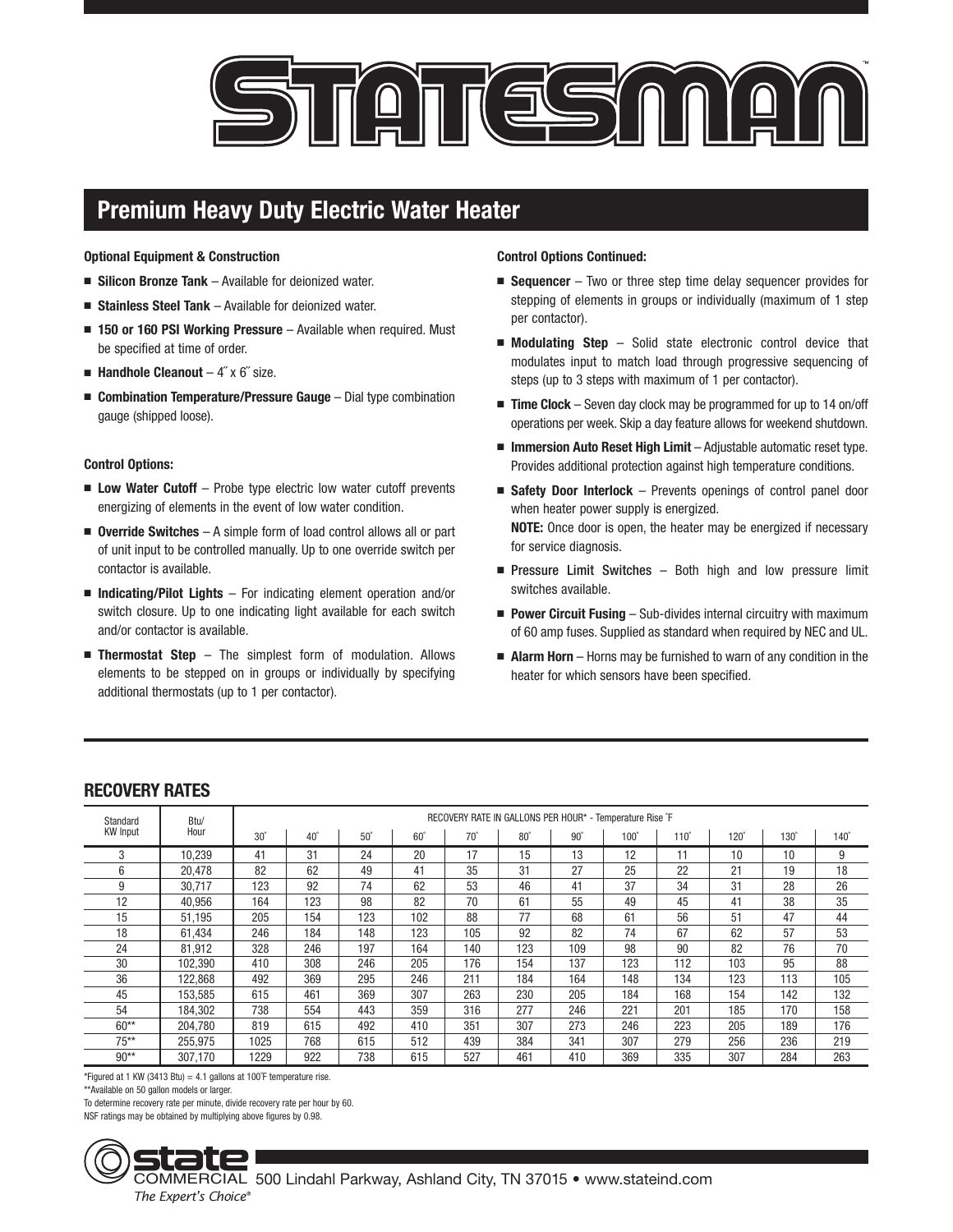

## **SPECIFICATIONS**

| <b>Model Number</b> | Nominal<br>Gallon<br>Capacity | Maximum<br>KW<br>Input | Maximum Number*<br>of Immersion Heaters | A               | B               | Dimensions In Inches<br>$\sim$<br>U | D              | Inspection<br>Opening        | Inlet<br>Outlet<br>Opening | Relief<br>Opening | Approx.<br>Ship. Wt.<br>(Lbs.) |
|---------------------|-------------------------------|------------------------|-----------------------------------------|-----------------|-----------------|-------------------------------------|----------------|------------------------------|----------------------------|-------------------|--------------------------------|
| SSE-5               | 5                             | 3                      |                                         | $20^{1/4}$      | $16^{1}/4$      | $20\frac{1}{8}$                     | 5              | Optional<br>$4'' \times 6''$ | $\frac{3}{4}$              | $\frac{3}{4}$     | 82                             |
| <b>SSE-10</b>       | 10                            | 6                      |                                         | $26\frac{1}{8}$ | $18^{3}/4$      | $22^{3}/4$                          |                |                              |                            |                   | 116                            |
| <b>SSE-20</b>       | 20                            | 18                     | 2                                       | 27              | $20^{1/2}$      | 25                                  | 8              |                              |                            |                   | 146                            |
| SSE-30              | 30                            | 24                     |                                         | 36              | $20^{1/2}$      | 25                                  | 8              |                              |                            |                   | 162                            |
| <b>SSE-40</b>       | 40                            | 36                     |                                         | $45\frac{1}{2}$ | $20^{1/2}$      | 25                                  | $8\frac{1}{4}$ |                              |                            |                   | 206                            |
| <b>SSE-50</b>       | 50                            | 90                     | 5                                       | $54\frac{1}{2}$ | $20^{1/2}$      | 25                                  | 8              |                              |                            | $\frac{3}{4}$     | 236                            |
| SSE-65              | 65                            | 90                     |                                         | $53\frac{1}{2}$ | $26\frac{1}{2}$ | 31                                  | $11^{3}/4$     |                              | $1\frac{1}{4}$             |                   | 294                            |
| <b>SSE-80</b>       | 80                            | 90                     |                                         | $52^{1/4}$      | 28              | $32\frac{3}{8}$                     | 12             |                              |                            |                   | 310                            |
| SSE-100             | 100                           | 90                     |                                         | 61              | 28              | $32\frac{3}{8}$                     | 12             |                              |                            |                   | 354                            |
| SSE-120             | 119                           | 90                     |                                         | 65              | 30              | $34\frac{1}{4}$                     | $12^{3}/4$     |                              |                            |                   | 420                            |

\*Each immersion heater contains three electric elements.

## **STANDARD KW INPUTS**

| Standard             | Immersion Heaters*** |         | Number of 50A Contactors |                |      | <b>Full Load Current In Amperes</b> |       |              |             |       |       |      |
|----------------------|----------------------|---------|--------------------------|----------------|------|-------------------------------------|-------|--------------|-------------|-------|-------|------|
| <b>KW</b><br>Ratings |                      |         |                          |                |      |                                     |       | Single Phase | Three Phase |       |       |      |
|                      | No. of               | Wattage | 208V                     | <b>240V</b>    | 480V | 208V                                | 240V  | <b>277V</b>  | 480V        | 208V  | 240V  | 480V |
| 3                    |                      | 3,000   |                          |                |      | 14.4                                | 12.5  | 10.8         | 6.3         | 8.3   | 7.2   | 3.6  |
| 6                    |                      | 6,000   |                          |                |      | 28.8                                | 25.0  | 21.2         | 12.5        | 16.7  | 14.4  | 7.2  |
| 9                    |                      | 9.000   |                          |                |      | 43.3                                | 37.5  | 32.5         | 18.8        | 25.0  | 21.7  | 10.8 |
| 12                   |                      | 12.000  |                          |                |      | 57.7                                | 50.0  | 43.3         | 25.0        | 33.3  | 28.9  | 14.4 |
| 15                   |                      | 15.000  |                          |                |      | 72.1                                | 62.5  | 54.2         | 31.3        | 41.6  | 36.1  | 18.0 |
| 18                   | $+*$                 | 18.000  |                          |                |      | 86.5                                | 75.0  | 65.0         | 37.5        | 50.0  | 43.3  | 21.7 |
| 24                   | 2                    | 12.000  | $\overline{2}$           |                |      | 115.4                               | 100.0 | 86.6         | 50.0        | 66.6  | 57.7  | 28.9 |
| 30                   | $\overline{2}$       | 15.000  |                          | $\overline{2}$ |      | 144.2                               | 125.0 | 108.3        | 62.5        | 83.3  | 72.2  | 36.1 |
| 36                   | $2^*$                | 18.000  |                          |                |      | 173.1                               | 150.0 | 130.0        | 75.0        | 99.9  | 86.6  | 43.3 |
| 45                   | 3                    | 15.000  | 3                        |                |      | 216.3                               | 187.5 | 162.5        | 93.8        | 124.9 | 108.3 | 54.1 |
| 54                   | 3                    | 18.000  |                          | 3              | 2    | N/A                                 | 225.0 | 194.9        | 112.5       | 149.9 | 129.9 | 65.0 |
| $60**$               | 4                    | 15.000  | 4                        | 4              |      | N/A                                 | 250.0 | 216.6        | 125         | 166.7 | 145   | 72   |
| $75***$              | 5                    | 15,000  | 5                        | 5              | 3    | N/A                                 | 312.5 | 270.8        | 156         | 208.4 | 181   | 90   |
| $90**$               | 5                    | 18,000  |                          |                |      | N/A                                 | 375.0 | 324.9        | 188         | 250   | 217   | 108  |

\*208V models use one additional immersion heater. \*\*Available on 50 gallon models or larger.







### S COMMERCIAL 500 Lindahl Parkway, Ashland City, TN 37015 • www.stateind.com *The Expert's Choice®*